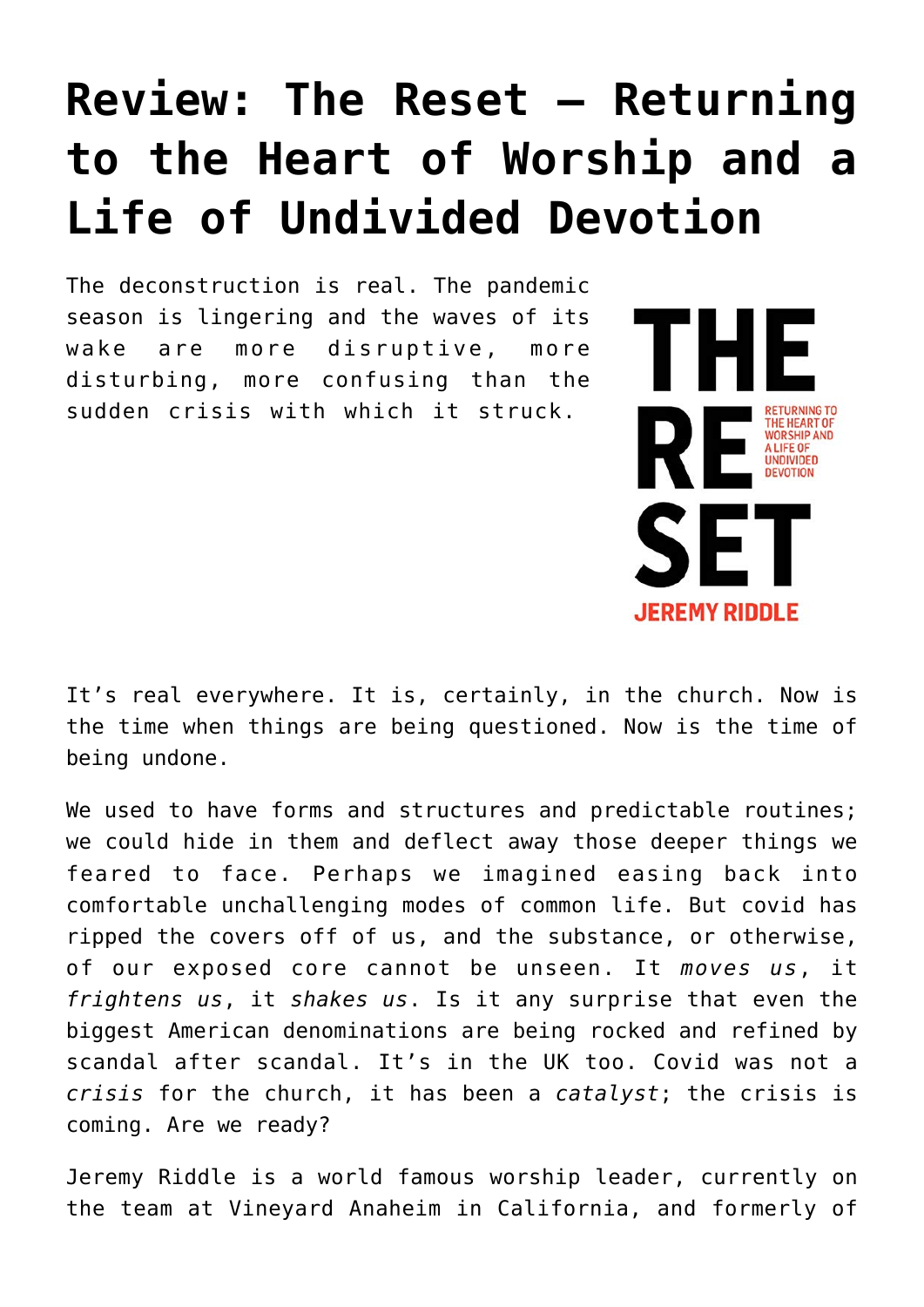Bethel. You *will* have heard his music. There might perhaps be one higher level in the pantheon of professional praisers (the Order of St. Tomlin perhaps?) but he's up there at the pinnacle of the religio-industrial complex. Wonderfully, beautifully, and above all *Christianly*, he's questioning it all.

*I'm writing this book in the midst of a global pandemic that has shut down church services, programs, conferences, and Christian events of almost every kind. This is a moment of reset (Page 119)*

The book isn't long. It isn't actually all that insightful, in the sense of saying something new. For instance, we've all known for some time that there is something "off" in the industry of Christian worship. It's refreshing to have it explicated from someone in the know. "The model [of the "Christian" music industry"] may still be useful to Christian music artists and bands," he says (page 88), "but apart from a deep work of repentance and reformation, I don't believe this industry is fit to carry and release the new sound of worship God is about to pour out." Later, he writes about the "lack of kingdom ethics and practice", "secular leadership", and the lack of witness and accountability within the supplier space of the Christian market. He looks for reformation with regard to event management, stage production, performance drive, social media, and influence. They are important critiques, and this isn't merely a tearing-down whinge; it's the launching place for a positive vision (more on that in a minute). And he shows his working.

Chapter by chapter he reveals his heart that we might "cease playing Christian music games" (Introduction). He reveals (Chapter 1) his perspective on the recent history of Christian music, and the "worship movements" which have dominated the charismatic world; he wants to reclaim something of the purer creativity that was there at the beginning of the charismatic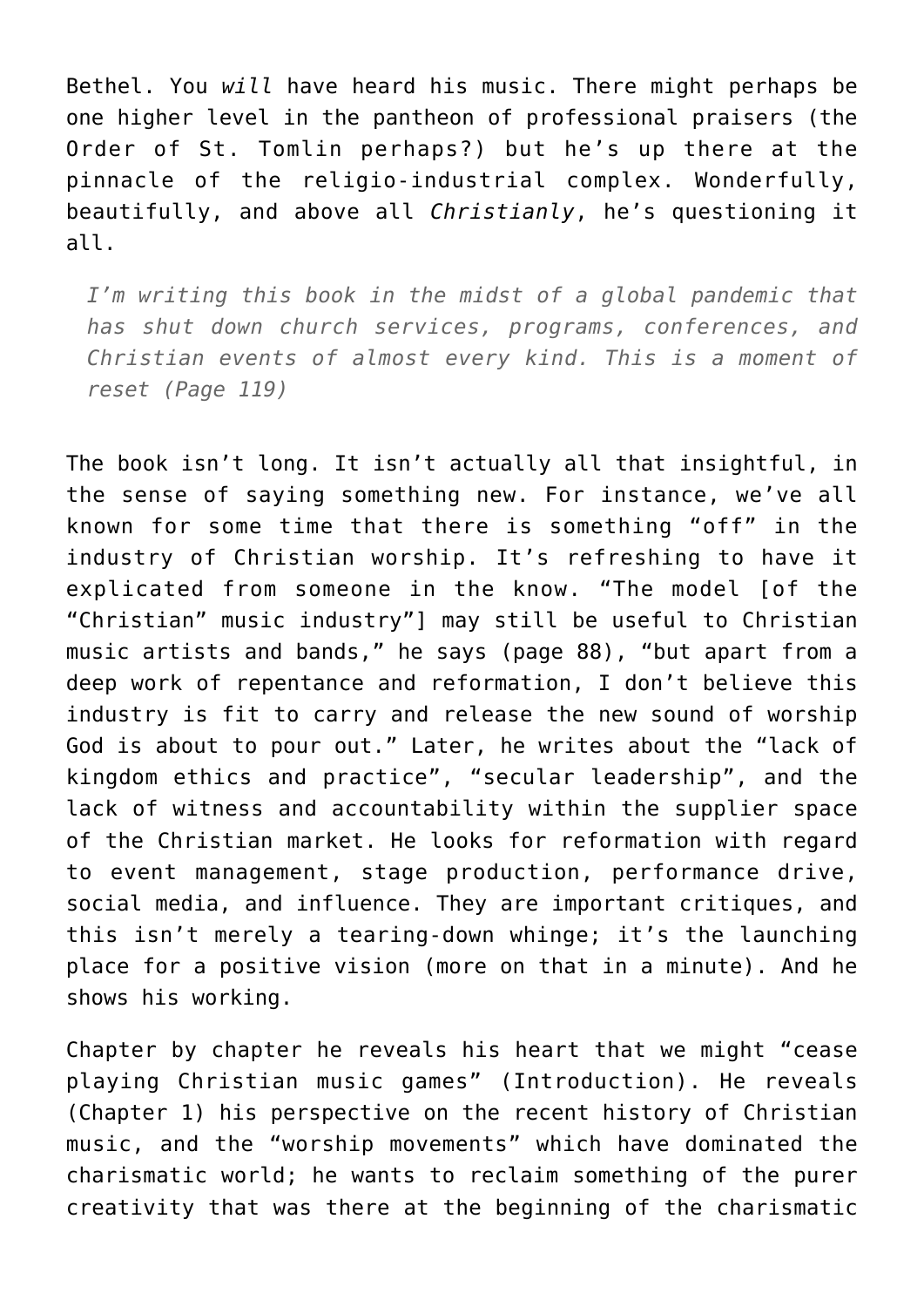renewal. I know what he means; I still separate the charismatic world into "old-school" Spirit-driven wing-and-aprayer crazy-but-faithful, and the stage-managed programdriven risk-averse-consumerism dominant variant. He lays the foundation:

*Worship is the sound of a covenantal people; a people betrothed to Jesus. It is the sound of their love, adoration, and zealous devotion to the only One found worthy! (Page 8)*

He appeals for a greater purity (Chapter 2) that opposes idolatry, particularly that of *popularity.* He imagines worship that sounds a lot like *discipleship* – costly, eternallyminded, driven by love, and built on our weakness and the gift of life's pains in which we have nothing left but a life of faith. He wants to get our eyes off of our ourselves and onto Jesus (Chapter 3) and so be marked for a zeal for reform, beginning in the "internal temple" of our own hearts (page 37). Indeed, the shape of what it takes to become "wholehearted" (Chapter 4), is to embrace "*our death*" (page 41), the cruciform road of a life surrendered to God. This is the heart of worship, informed by the "joy set before" us (page 50).

*If the call doesn't require you to lay your life down, it's less than the call of Jesus. If the call doesn't cost you everything you have to obtain it, it's less than the call of the gospel. (Page 47)*

It was at this point, that my reading become less academic and more soul-searching. His deconstruction resonates with my own. In his chapter on "dreams" (Chapter 5), my own heart ached. I know what it's like to dream youthful dreams, and launch forward with missional zeal. I also know what it's like for my dreams to be my idols that were "keeping me from surrender" (page 53). But without dreams, the joy of the Lord is elusive. The chapter explicates the problem, and it took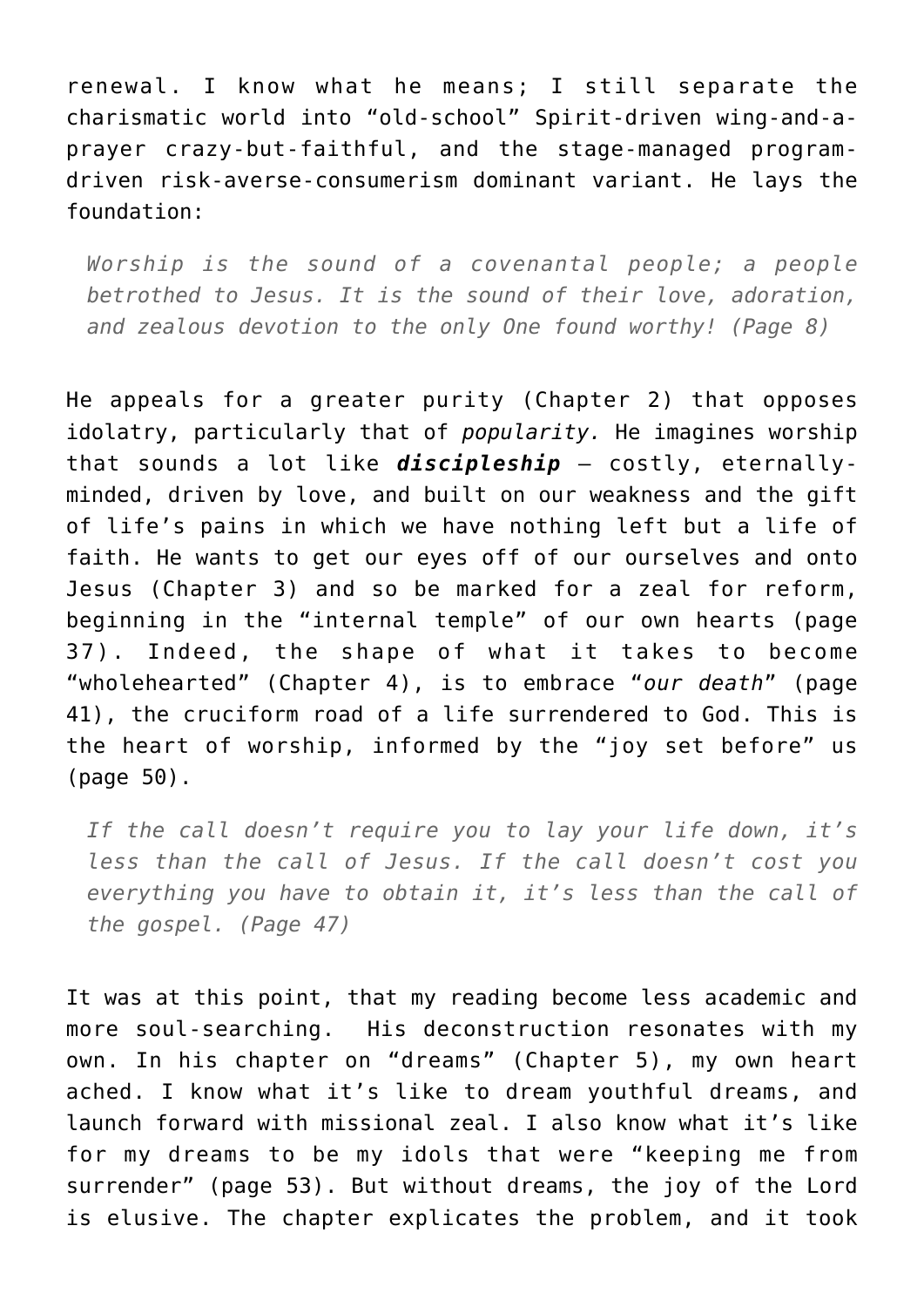the rest of the book for that tension to resolve. Chapter 6 ("Born of the Spirit") begins to prod at that path. "The presence is a person", he says (page 64), and this is the beginning of the touchpoint for me. Here's **something I've learned from my own deconstruction: I miss Jesus**.

I've got a pretty good handle of the *doctrine* of Jesus. That is necessary and good, and I appreciated how Riddle asserts the place of Biblical truth (Chapter 7). But, (to quote him quoting J I Packer), the goal of theology is *doxology* (page 77), and *that's* what I miss. In my youthful zeal, I was David dancing before the ark. In the desert of my undoing, I am Elijah in a cave of depression, missing the still small voice. I have struggled to yield to the Word of God, not because I despise it, but because, like Jeremiah, I don't want it to burn in my bones with nowhere to go. We often sit in silence, my Lord and I, and he is more patient than me.

I think, this is where I'm at in my deconstruction: I am learning to speak. Not the preaching, praying, performing type of talk, rather I am learning to talk to Jesus again. He is present as a person, you see. I am learning to trust. I am no passivist, but I cannot generate the Kingdom of God. I cannot even build it. My agency is not my own, it is his, and all I can do is be used each day. I've spent too many years hiding in the striving, or curled up in a wearied whirl. Now it is time to simply be, *with him*, content to know and be known by him. I *miss* it, because I know it from my childlike youth. I want to *discover it*, because I've never been here before.

So come on, Jeremy Riddle! Tell me about "mothers and fathers of worship who have allowed their voices to be silenced, quieted and tamed" for whom "the pain of life, disappointment, personal failure and misunderstanding have taken the wind out of your sails" (page 119). There is prophetic truth in your words about old flames burning in our latter years, hungry for true, deep, yielding, cruciform, intimate, worship. This shakes and wakes my heart.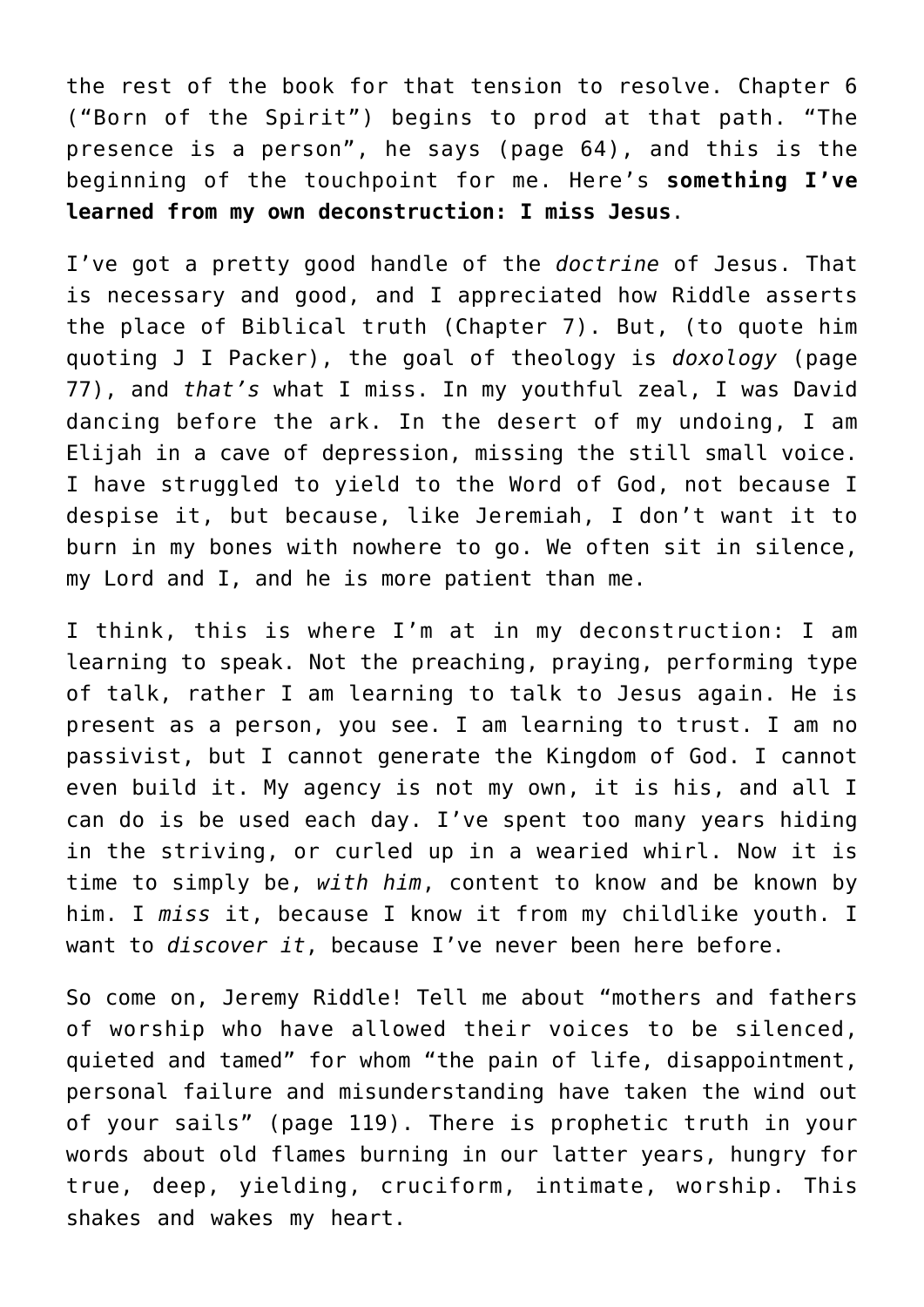Here is a picture of "the future" (Chapter 10). We have encountered a similar vision in a number of places; it's not about a particular plan or movement, but a bringing together:

*Here is what I desire to see: I desire to see the worship movement marry the prayer movement and the missions movement. I firmly believe that if worship is re-anchored in ministry to the Lord and ministry to the world, it will explode with fresh life, creativity and power. (Page 111)*

Time and time again, at the moment, we find a visceral reaction against "going back to the ways things were." No one has the passion to *merely* put back the forms of church. Rather, we are hearing language of *integration* at every level. At the structural level it's there – a push back at specialisations and homogenous units (imagine worshippers and evangelists and prophets and pastors together in community!). And it's there in a desire to integrate worship life and work life and home life and inner life. There's a yearning to live out of rhythms of grace in a Kingdom that is not just for Sunday mornings, but breakfast tables, and conversations in the park, and for when life sucks. At the same time as churches are starting to count how many are "coming back", dispersed monastic communities like the Order of the Mustard Seed are facing surges of interest. In fact, they put out a [podcast this yea](https://www.orderofthemustardseed.com/podcast/season-4-episode-1-joe-steinke-jill-weber-and-pete-greig-apostomonasticism/)r on "apostomonasticism." It captures a similar vision to Riddle's.

In the end, though, it's a challenge. It challenges me personally. This books imagines "a new expression of an ancient kind of worship leader… leaders whose lives of devotion are once again rooted in the rhythms of prayer and the mission of Jesus" (page 112). I yearn for this, I *aspire* to it. And here's the rub: It can't be striven for, not by myself. It challenges us leaders because it gets to the heart of it all, the necessary "mark of intimacy" (page 114). I miss Jesus. I need to talk to him again.